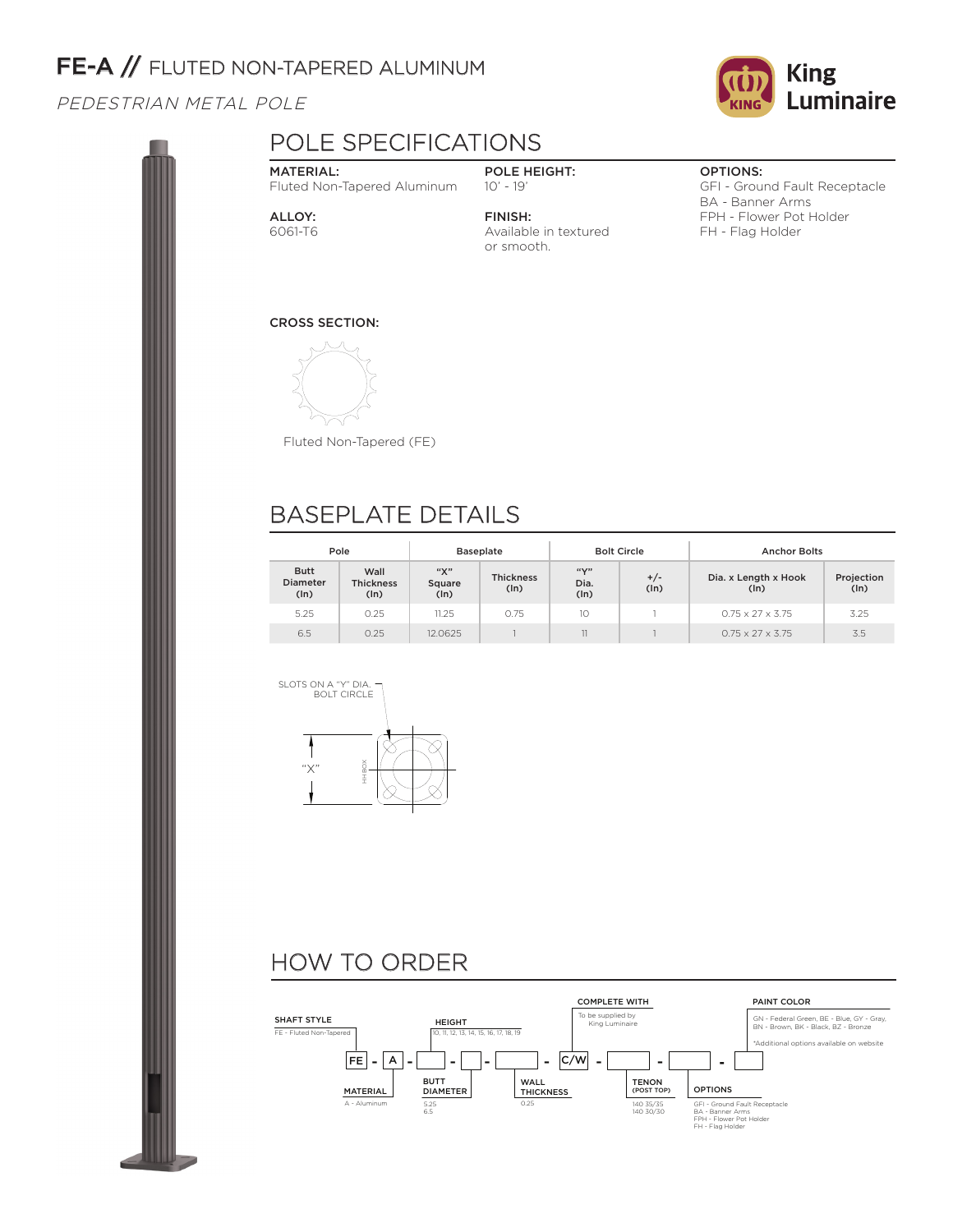### SHAFT DETAILS FE-A PEDESTRIAN METAL POLE

|  | <b>Nominal Mounting</b><br>Height (ft) | <b>Catalog Code</b> | Alloy   | <b>Butt</b><br>(ln) | Tip<br>(ln) | <b>Wall Thickness</b><br>(ln) | Handhole                     | Wt.<br>$(lbs)*$ |
|--|----------------------------------------|---------------------|---------|---------------------|-------------|-------------------------------|------------------------------|-----------------|
|  | 10 <sup>1</sup>                        | FE-A-10-5.25-0.25   | 6061-T6 | 5.25                | 5.25        | 0.25                          | 2" x 7 1/2" (MIN 9" AG)      | 60              |
|  |                                        | FE-A-10-6.5-0.25    | 6061-T6 | 6.5                 | 6.5         | 0.25                          | 2 1/2" x 7 1/2" (MIN 14" AG) | 87              |
|  | 11                                     | FE-A-11-5.25-0.25   | 6061-T6 | 5.25                | 5.25        | 0.25                          | 2" x 7 1/2" (MIN 9" AG)      | 65              |
|  |                                        | FE-A-11-6.5-0.25    | 6061-T6 | 6.5                 | 6.5         | 0.25                          | 2 1/2" x 7 1/2" (MIN 14" AG) | 94              |
|  | 12                                     | FE-A-12-5.25-0.25   | 6061-T6 | 5.25                | 5.25        | 0.25                          | 2" x 7 1/2" (MIN 9" AG)      | 70              |
|  |                                        | FE-A-12-6.5-0.25    | 6061-T6 | 6.5                 | 6.5         | 0.25                          | 2 1/2" x 7 1/2" (MIN 14" AG) | 101             |
|  | 13                                     | FE-A-13-5.25-0.25   | 6061-T6 | 5.25                | 5.25        | 0.25                          | 2" x 7 1/2" (MIN 9" AG)      | 75              |
|  |                                        | FE-A-13-6.5-0.25    | 6061-T6 | 6.5                 | 6.5         | 0.25                          | 2 1/2" x 7 1/2" (MIN 14" AG) | 108             |
|  | 14                                     | FE-A-14-5.25-0.25   | 6061-T6 | 5.25                | 5.25        | 0.25                          | 2" x 7 1/2" (MIN 9" AG)      | 79              |
|  |                                        | FE-A-14-6.5-0.25    | 6061-T6 | 6.5                 | 6.5         | 0.25                          | 2 1/2" x 7 1/2" (MIN 14" AG) | 115             |
|  | 15                                     | FE-A-15-5.25-0.25   | 6061-T6 | 5.25                | 5.25        | 0.25                          | 2" x 7 1/2" (MIN 9" AG)      | 84              |
|  |                                        | FF-A-15-6.5-0.25    | 6061-T6 | 6.5                 | 6.5         | 0.25                          | 2 1/2" x 7 1/2" (MIN 14" AG) | 122             |
|  | 16                                     | FE-A-16-5.25-0.25   | 6061-T6 | 5.25                | 5.25        | 0.25                          | 2" x 7 1/2" (MIN 9" AG)      | 89              |
|  |                                        | FE-A-16-6.5-0.25    | 6061-T6 | 6.5                 | 6.5         | 0.25                          | 2 1/2" x 7 1/2" (MIN 14" AG) | 130             |
|  | 17                                     | FE-A-17-5.25-0.25   | 6061-T6 | 5.25                | 5.25        | 0.25                          | 2" x 7 1/2" (MIN 9" AG)      | 94              |
|  |                                        | FE-A-17-6.5-0.25    | 6061-T6 | 6.5                 | 6.5         | 0.25                          | 2 1/2" x 7 1/2" (MIN 14" AG) | 137             |
|  | 18                                     | FE-A-18-5.25-0.25   | 6061-T6 | 5.25                | 5.25        | 0.25                          | 2" x 7 1/2" (MIN 9" AG)      | 99              |
|  |                                        | FE-A-18-6.5-0.25    | 6061-T6 | 6.5                 | 6.5         | 0.25                          | 2 1/2" x 7 1/2" (MIN 14" AG) | 144             |
|  | 19                                     | FE-A-19-6.5-0.25    | 6061-T6 | 6.5                 | 6.5         | 0.25                          | 2 1/2" x 7 1/2" (MIN 14" AG) | 151             |

\* Weight includes the pole shaft and baseplate.

## SHAFT LOADING

|                                         |                                    |                     | Design Information // AASHTO LTS-6, Latest Revision ** |                   |                   |                   |                          |                          |                          |                          |                          |                          |
|-----------------------------------------|------------------------------------|---------------------|--------------------------------------------------------|-------------------|-------------------|-------------------|--------------------------|--------------------------|--------------------------|--------------------------|--------------------------|--------------------------|
|                                         | Nominal<br>Mounting<br>Height (ft) | <b>Catalog Code</b> | 90 MPH                                                 |                   | <b>100 MPH</b>    |                   | <b>110 MPH</b>           |                          | <b>120 MPH</b>           |                          | <b>150 MPH</b>           |                          |
|                                         |                                    |                     | Max EPA<br>(sqft)                                      | Max Load<br>(lbs) | Max EPA<br>(sqft) | Max Load<br>(lbs) | Max EPA<br>(sqft)        | Max Load<br>(lbs)        | Max EPA<br>(sqft)        | Max Load<br>(lbs)        | Max EPA<br>(sqft)        | Max Load<br>(lbs)        |
| Loading<br>$\,$<br><b>ALUMINUM</b><br>뿐 | 10 <sup>°</sup>                    | FE-A-10-5.25-0.25   | 9.9                                                    | 200               | 7.5               | 200               | 5.8                      | 200                      | 4.4                      | 200                      | 1.9                      | 200                      |
|                                         |                                    | FE-A-10-6.5-0.25    | 16.0                                                   | 300               | 12.3              | 300               | 9.6                      | 200                      | 7.6                      | 200                      | 3.6                      | 200                      |
|                                         | 11                                 | FE-A-11-5.25-0.25   | 8.5                                                    | 200               | 6.3               | 200               | 4.7                      | 200                      | 3.5                      | 200                      | 1.2                      | 200                      |
|                                         |                                    | FE-A-11-6.5-0.25    | 13.8                                                   | 300               | 10.5              | 300               | 8.1                      | 200                      | 6.2                      | 200                      | 2.7                      | 200                      |
|                                         | 12                                 | FE-A-12-5.25-0.25   | 7.2                                                    | 200               | 5.3               | 200               | 3.8                      | 200                      | 2.7                      | 200                      | 0.6                      | 200                      |
|                                         |                                    | FE-A-12-6.5-0.25    | 12.0                                                   | 300               | 9.0               | 200               | 6.8                      | 200                      | 5.1                      | 200                      | 1.8                      | 200                      |
|                                         | 13                                 | FE-A-13-5.25-0.25   | 6.1                                                    | 200               | 4.3               | 200               | 3.0                      | 200                      | 1.9                      | 200                      |                          | $\overline{\phantom{a}}$ |
|                                         |                                    | FE-A-13-6.5-0.25    | 10.4                                                   | 300               | 7.7               | 200               | 5.6                      | 200                      | 4.0                      | 200                      | 1.0                      | 200                      |
|                                         | 14                                 | FE-A-14-5.25-0.25   | 5.2                                                    | 200               | 3.5               | 200               | 2.2                      | 200                      | 1.3                      | 200                      | $\overline{\phantom{a}}$ |                          |
|                                         |                                    | FE-A-14-6.5-0.25    | 9.1                                                    | 200               | 6.5               | 200               | 4.6                      | 200                      | 3.1                      | 200                      | $\overline{\phantom{a}}$ |                          |
|                                         | 15                                 | FE-A-15-5.25-0.25   | 4.3                                                    | 200               | 2.7               | 200               | 1.5                      | 200                      | O.7                      | 200                      |                          |                          |
|                                         |                                    | FE-A-15-6.5-0.25    | 7.8                                                    | 200               | 5.4               | 200               | 3.6                      | 200                      | 2.3                      | 200                      |                          |                          |
|                                         | 16                                 | FE-A-16-5.25-0.25   | 3.5                                                    | 200               | 2.0               | 200               | O.9                      | 200                      | $\overline{\phantom{a}}$ | $\sim$                   | ٠                        |                          |
|                                         |                                    | FF-A-16-6.5-0.25    | 6.7                                                    | 200               | 4.4               | 200               | 2.7                      | 200                      | 1.5                      | 200                      | $\overline{a}$           |                          |
|                                         | 17                                 | FE-A-17-5.25-0.25   | 2.7                                                    | 200               | 1.3               | 200               | $\sim$                   | $\overline{\phantom{a}}$ | $\sim$                   | $\overline{\phantom{a}}$ |                          |                          |
|                                         |                                    | FE-A-17-6.5-0.25    | 5.6                                                    | 200               | 3.5               | 200               | 1.9                      | 200                      | O.7                      | 200                      | $\overline{a}$           |                          |
|                                         | 18                                 | FE-A-18-5.25-0.25   | 1.9                                                    | 200               | O.7               | 200               | $\overline{\phantom{a}}$ | $\overline{\phantom{a}}$ | $\overline{\phantom{a}}$ | $\overline{\phantom{a}}$ | $\overline{\phantom{a}}$ |                          |
|                                         |                                    | FE-A-18-6.5-0.25    | 4.5                                                    | 200               | 2.6               | 200               | 1.1                      | 200                      |                          |                          |                          |                          |
|                                         | 19                                 | FE-A-19-6.5-0.25    | 3.6                                                    | 200               | 1.8               | 200               |                          |                          |                          |                          |                          |                          |

\*\* EPA represents the Effective Projected Area of the attachments on the pole. Designs are limited to post top luminaires or attachments located at or below the mounting height. Consult factory for poles supporting attachments located above the mounting height.